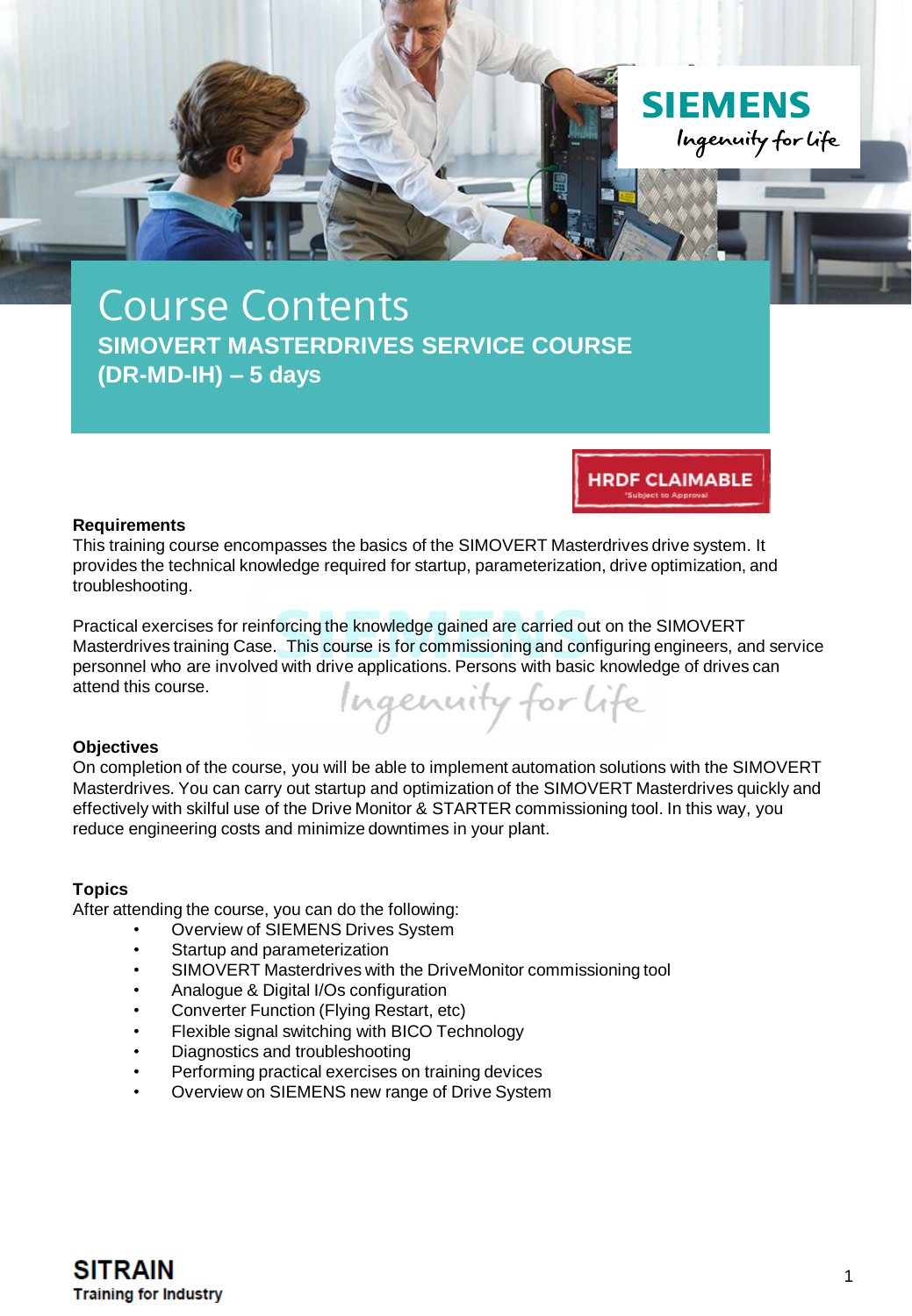

#### **Course Certificate**

Certificate of participation will be awarded after the training.

**Contact Information SIEMENS MALAYSIA SDN. BHD. (93008-X) HRDF Training Provider ID: 13213/82**

Digital Factory/ Process Industries & Drives Level 1, Reception, CP Tower, No. 11, Jalan 16/11, Pusat Dagang Seksyen 16, 46350 Petaling Jaya, Selangor. Helpdesk: 1800 808 8888<br>Fax: +60-3-7955 372 or life Fax: +60-3-7955 3720 **E-mail:** [industry.my@siemens.com](mailto:industry.my@siemens.com)<br> **e-Pass:** siemens.asia/e-pass v2 e-Pass: [siemens.asia/e-pass\\_v2/ASEAN](https://siemens.asia/e-pass_v2/ASEAN)<br>Website: www.siemens.com.mv/sitrain [www.siemens.com.my/sitrain](http://www.siemens.com.my/sitrain)

## **Bank Details**

Bank Name: Deutsche Bank (M) Sdn Bhd Bank Account Number : 0020768000 18th – 20th Floor, Menara IMC 8, Jalan Sultan Ismail, 50250, Kuala Lumpur Bank Swift Code : DEUTMYKLXXX

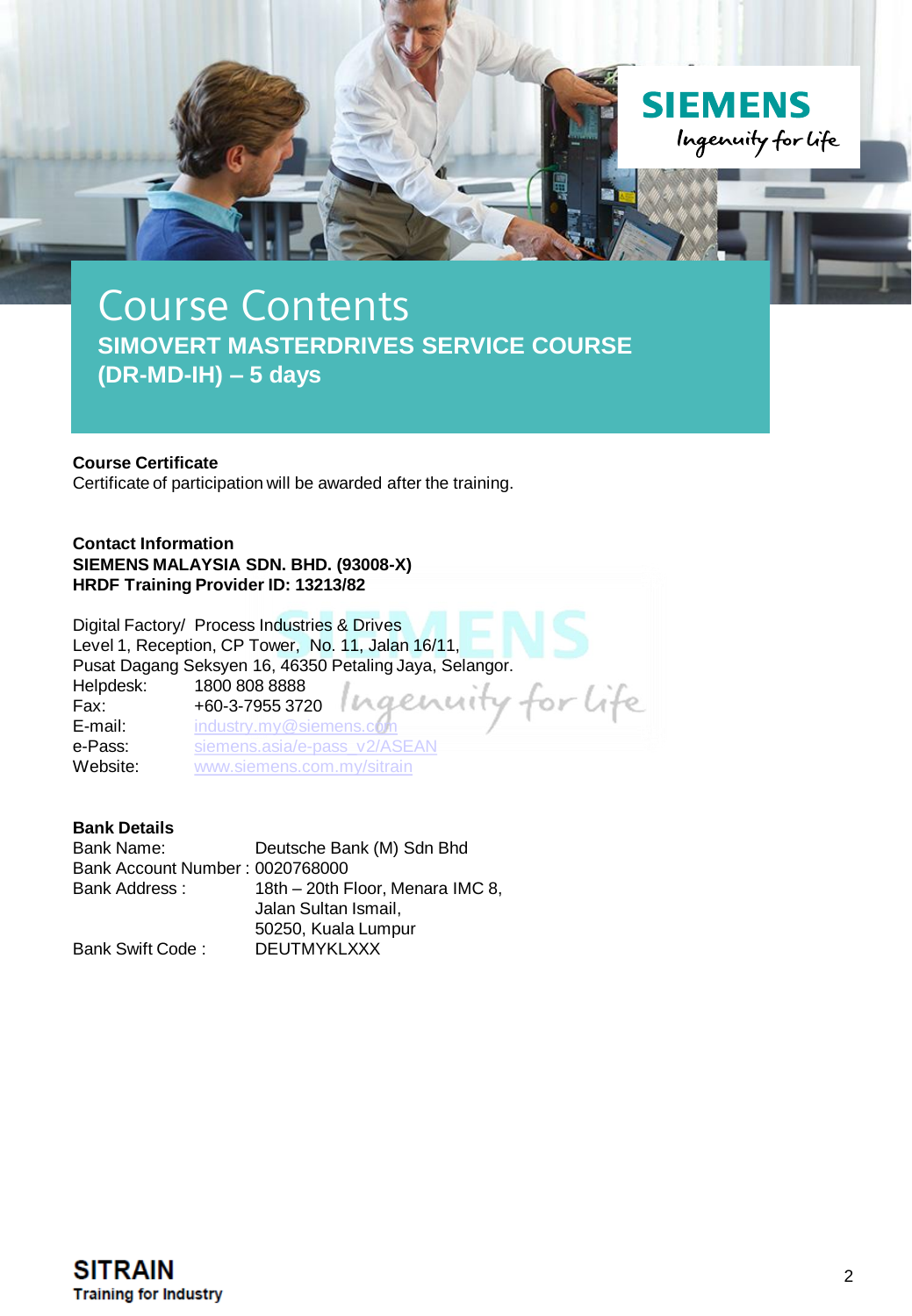

## **Daywise Schedule**

#### **Day 1**

- 1. SIEMENS Drives System Overview
	- The system concept of SIEMENS drive
	- SIEMENS drive design
	- Tools available for commissioning

#### 2. SIMOVERT Masterdrives Drive Overview

- Structure and its components
- Configuration
- Functions available

## **Day 2**

- 3. Commissioning with
	- PMU Keypad
	- OP1S Operator Panel
	- DriveMonitor
- 4. Commissioning Steps
	- Parameterizing
	- Detail parameterizing.
	- Basic Motor Startup

## **Day 3**

- 5. Commissioning details
	- Customization of parameter
	- Type of Control Loop V/Hz/ Close loop
	- Control/ Status Word
	- BiCo Technology
- 6. Practical Exercise
	- Task Assignment

## **Day 4**

7. Diagnostics

- Diagnostics via PMU/ OP1S
- Interpretation of fault messages and alarm indications
- Diagnosis via Drive Monitor
- 8. Practical Exercise
	- Generate Fault and troubleshoot
- for life **Day 5** 9. SIEMENS new range of Drive System
	- STARTER